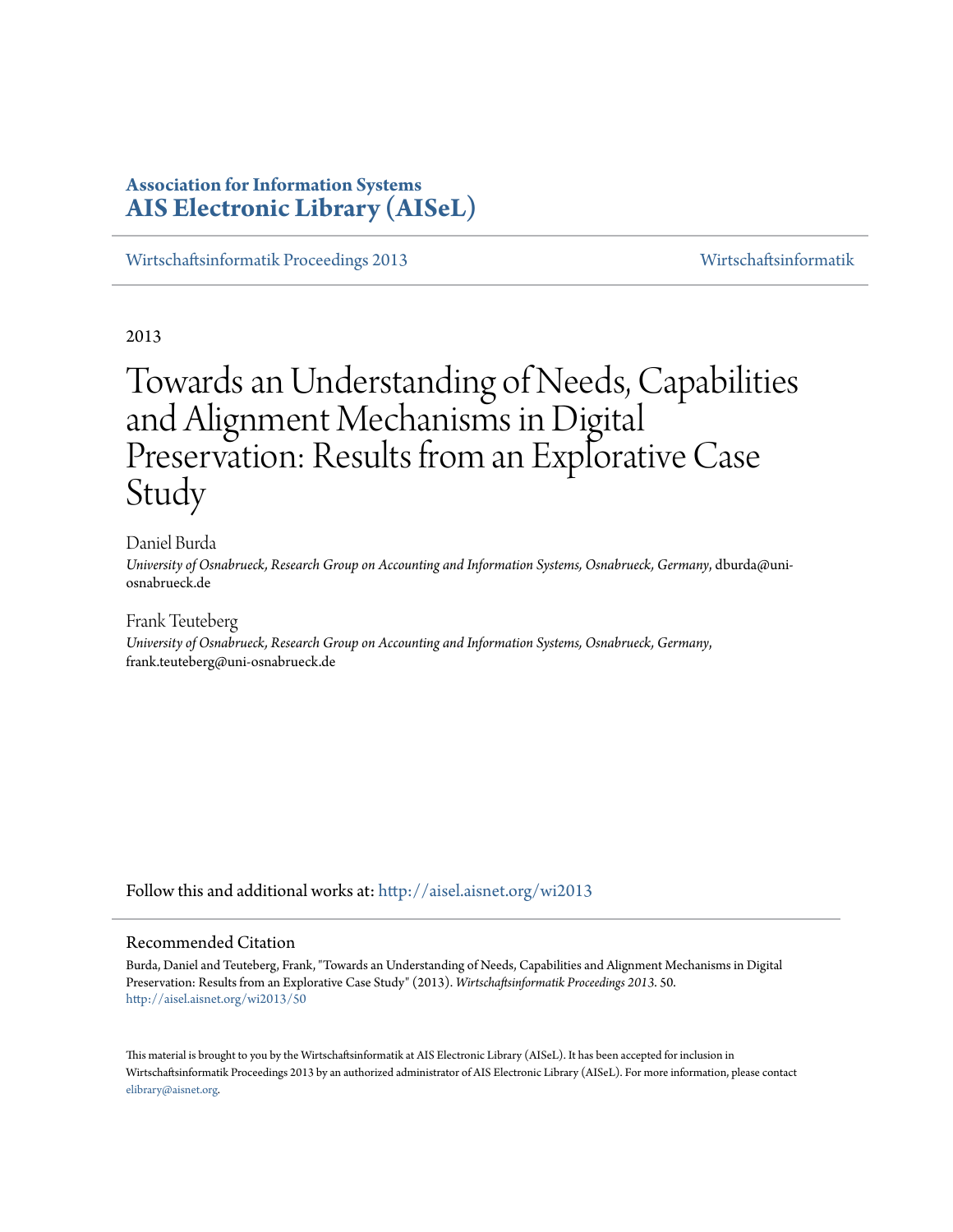# **Towards an Understanding of Needs, Capabilities and Alignment Mechanisms in Digital Preservation: Results from an Explorative Case Study**

Daniel Burda and Frank Teuteberg

University of Osnabrueck, Research Group on Accounting and Information Systems, Osnabrueck, Germany {dburda, frank.teuteberg}@uni-osnabrueck.de

**Abstract**. Today digital information is conceived as a firm's most important asset whose availability cannot be taken for granted. As part of an effort to sustain its availability which is threatened by expeditiously changing technologies associated with the risk of obsolete software and hardware, digital preservation (DP) provides effective means. However, to date little is known about DP in the firm. Our study is the first to fill this gap and seeks to provide a deeper understanding of a firm's DP needs, capabilities and alignment mechanisms. We use a multiple-case design to analyze three firms and adopt the information processing theory as our theoretical lens. We find lacking decision making procedures and organizational responsibilities hampering the alignment between DP needs and capabilities facilitating a culture of information hoarding. Based on the consolidated results we suggest a set of propositions to explain DP needs, capabilities and alignment mechanisms.

**Keywords:** Digital Preservation, Archiving, Organizational Information Processing Theory, Case Study

# **1 Introduction**

The enormous growth of digitized data - sometimes referred to as the data deluge [1] inside and outside a firm's boundary makes it increasingly difficult to systematically manage the data, i.e., to store, retain and eventually dispose of information in compliance with business needs and regulatory mandates [2]. Legislations such as Sarbanes-Oxley Act (SOX) require firms to preserve their data for several years. Section 802 of SOX, for example, requires an accountant to retain "records relevant to the audit or review, including workpapers and other documents that form the basis of the audit or review" for a period of "seven years after an accountant concludes an audit or review of an issuer's financial statements" [3]. During that time, changes in both the firm's external (e.g., technology) and internal environment (e.g., organizational structure) are extant and thus may threaten the accessibility of archived data. That is, long-term access to digital data cannot be taken for granted, rather it has to be actively managed and ensured [4]. As part of this effort, digital preservation (DP) may provide appro-

11<sup>th</sup> International Conference on Wirtschaftsinformatik,

 $27<sup>th</sup>$  February – 01<sup>st</sup> March 2013, Leipzig, Germany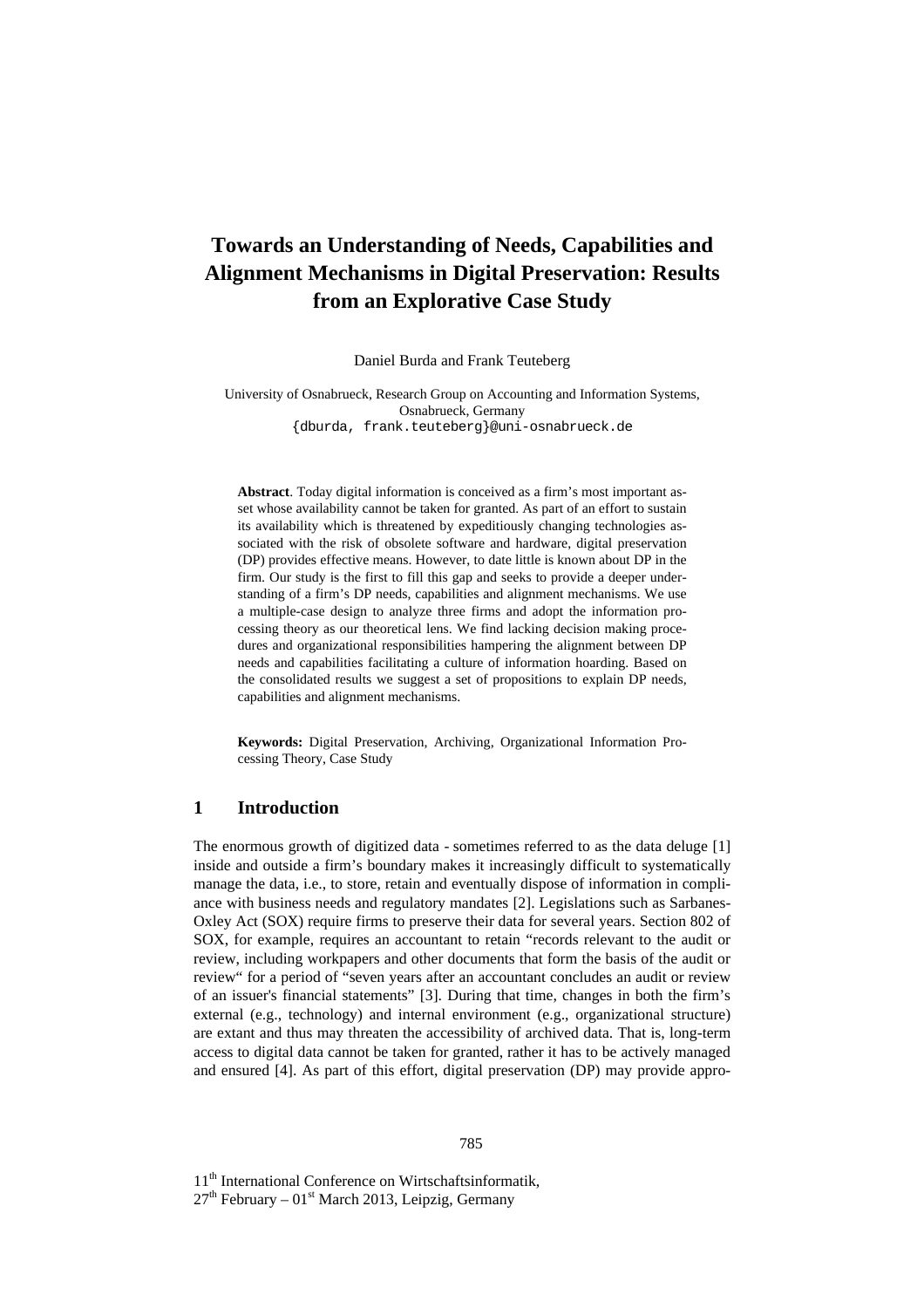priate means. DP can be understood as "the ability to sustain the accessibility, understandability and usability of digital objects in the distant future regardless of changes in technologies and in the 'designated communities' (data consumers) that use these digital objects" [5]. DP comprises techniques like migration, emulation or encapsulation to ensure long-term access to digital information. The meaning of long-term has been defined in the Open Archival Information System (OAIS) standard as "long enough to be concerned with the impacts of changing technologies, including support for new media and data formats or with a changing user community. Long term may extend indefinitely" [6]. Acknowledging this definition, it becomes obvious that the meaning of long-term is rather concerned with the threatening effects of rapidly changing technologies and the lifetime of storage media on the accessibility of digital information, than the notion of time in the sense of several years or decades.

Reviewing the research on DP, we assert that DP has gained little attention in the Information Systems (IS) field so far. However, firms have to be able to consciously determine what information to preserve for how long in line with compliance and business objectives [7]. To our knowledge, current literature is lacking in empirical studies that examine DP in firms from an organizational point of view. We set out to fill this research gap while conceiving DP as an issue of decision making as to the question of what (and what not) to preserve. Toward this end, we conduct an explorative case study in three firms adopting the organizational information processing theory (OIPT) as our theoretical lens. The OIPT provides us with an adequate lens for several reasons: it enables us to uncover a firm`s (1) DP needs, (2) DP capabilities and (3) applied alignment/decision making mechanisms in the area of DP.

This paper is structured as follows: First, we review extant research on DP and OIPT and present our research questions. In section 3 we delineate our research approach followed by a cross-case analysis (section 4). Based on our findings, we derive a set of propositions in section 5 before we summarize our contributions in section 6.

# **2 Theoretical Background and Research Questions**

#### **2.1 Digital Preservation**

-

Conceiving DP as a special case of digital archiving, where the need to store data exceeds the lifetime of both the software used to interpret it and the media that stores the bits [8], we analyzed extant research on DP and related work of other domains pertaining to data archiving. In this section, we describe our findings along the theoretical constructs of DP needs, DP capabilities and alignment mechanisms.<sup>1</sup>

From a technological perspective, DP needs are mainly driven by "the rapid changes in technologies, file formats and information systems [that] make the longevity of digital information a challenging problem" [9]. From the economic and legal point of view, Chen [10] argues that "private companies facing discovery orders for their digital information in connection with lawsuits often find that recovering this information

<sup>&</sup>lt;sup>1</sup> For a detailed description of the literature review approach see: www.uwi.uos.de/DpCSLr.pdf.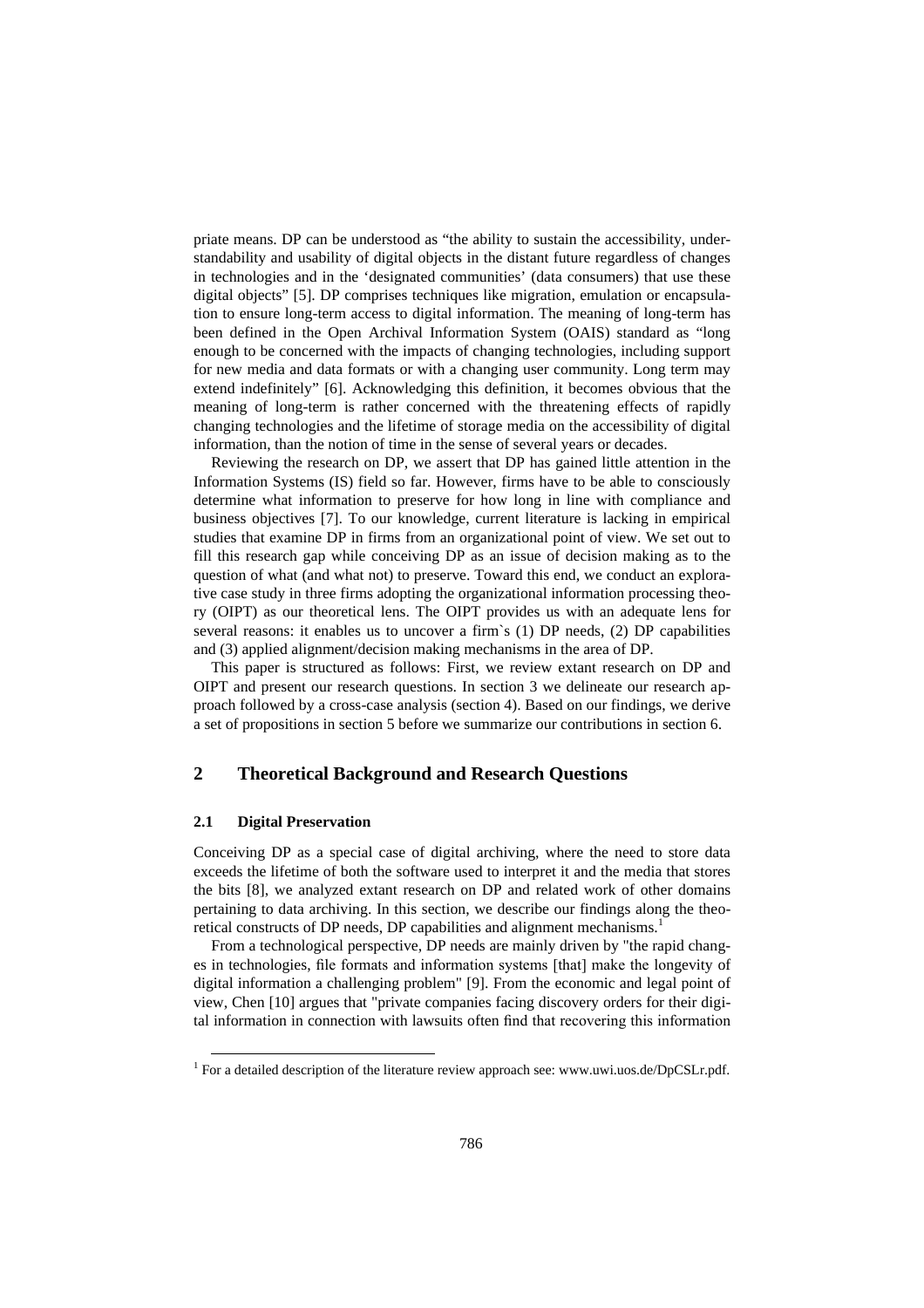costs more than the computer system itself." Other authors support this argument by stating that regulatory compliance and legal issues oblige firms to keep data over decades and that legislations are increasingly enacted worldwide [4], [5]. Looking at DP from a knowledge perspective, Rusbridge et al. [11] claim that "the long term value of data rests in their potential as evidence, their reuse possibilities" whereby DP is also recognized as a means to catalyst innovation [12] and progress [13].

While reviewing extant research on DP capabilities we find Factor et al. [8] positioning the need for preservation aware storage and Barateiro et al. [14] who propose a risk management approach to DP. Storer et al. [15] elaborate on security threats to DP while Lee et al. [16] present the inventory of common preservation techniques such as emulation or migration and discusses their pros and cons [see also [17], [18]. Nevertheless, we rather see DP being examined through the technological lens aiming to provide answers on how to preserve information. Primarily, articles cope with the development of IT artifacts, such as preservation software prototypes [19-23], DP planning systems [24], [25] or architectures for DP [26], [27] while empirical evidence for the adoption of DP solutions and strategies in a firm is lacking.

Looking at the alignment mechanisms between DP activities and organizational objectives, we find several articles consistently pointing towards unsolved organizational issues. For instance, Becker et al. [28] report lacking cost-benefit models to support DP decision making from an economic point of view [see also, [4], [29] while other publications refer to missing alignment mechanisms of business needs and DP activities [30], such as governance frameworks [31]. While pertinent DP literature lacks empirical and organizational investigations of DP challenges, we analyzed related work in the area of Enterprise Content-/Electronic Document Management (ECM/EDM), Information Lifecycle Management (ILM) as well as Information Governance that are more organizational in nature and that holistically consider the information lifecycle including its retention and archiving [32], [33]. Nevertheless, only the case studies of Munkvold et al. [34] and vom Brocke et al. [35] explicitly point towards the issues associated with preservation und disposal of information. Other ECM articles deal with the alignment of business processes and ECM [36], [37], the value of ECM solutions [38], their acceptance [39] and implementation/customization strategies [40], [41] while keeping a balanced view on the whole information lifecycle rather than its retention (see [42] for a comprehensive review on recent ECM research). Retention and preservation are not the focal subjects in the context of recent ECM, ILM [see, e.g., [1], [43] or Information Governance [see, e.g., 44] research so that an explicit examination of DP alignment and other organizational issues is left aside.

In summary, prior DP research rather focuses on technological issues and lacks a particular examination of DP in the context of a firm by means of empirical studies. Our study sets out to fill this gap taking an organizational perspective and empirical approach to provide a better understanding why and how firms consider DP. To this end, we adopted the OIPT as our theoretical lens as described subsequently.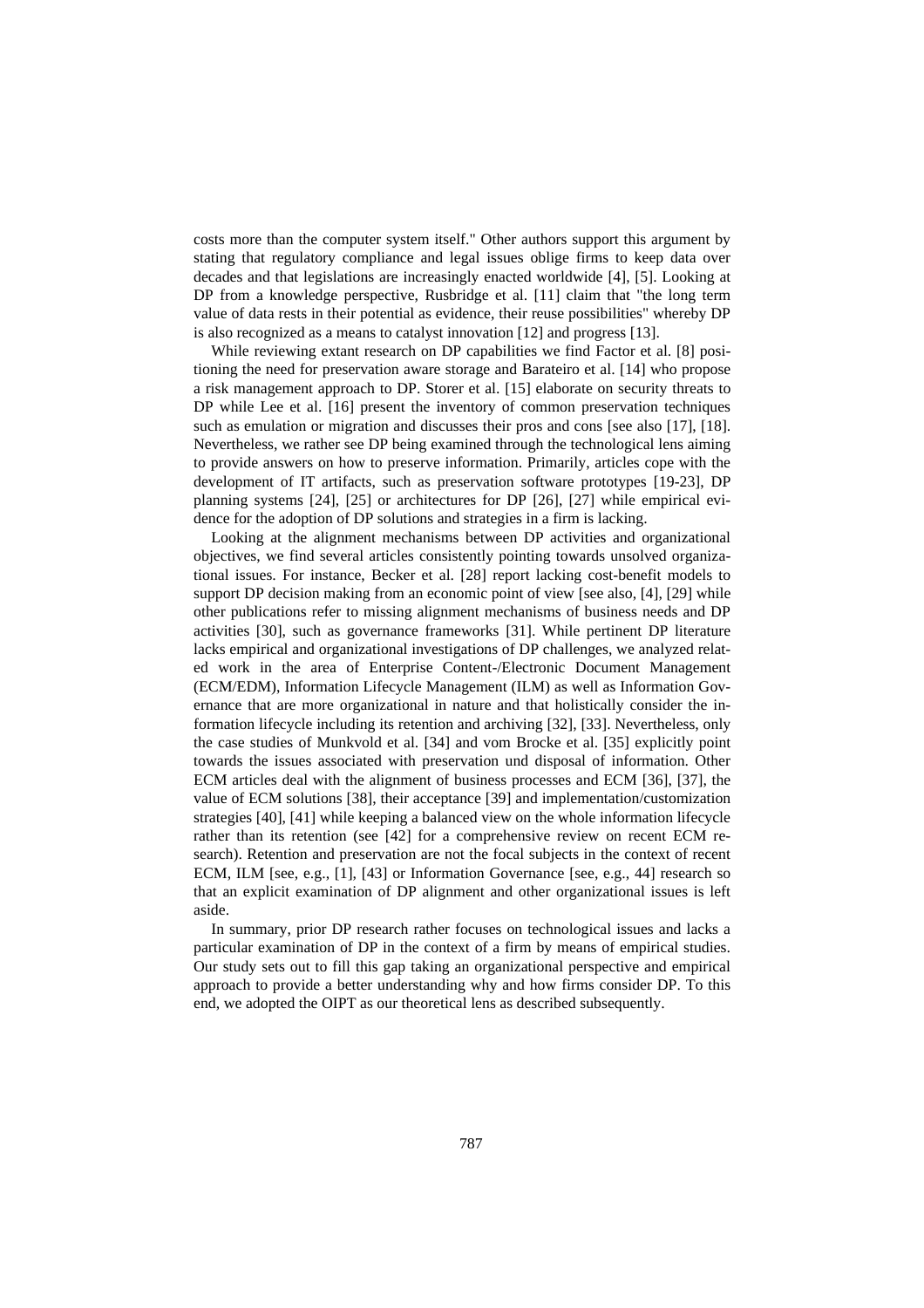#### **2.2 Organizational Information Processing View**

We examined extant IS theories seeking to identify an effective theoretical lens for this study with the ability of explaining why and how DP occurs rather predicting or prescribing this phenomenon because of the early stage of research. Such theory, referred to as "*theory of explaining*" [45], should guide our investigation. We decided to draw from the OIPT introduced by Galbraith [46] since we believe it parallels major constructs of interest and provides an appropriate lens to view DP from an angle of information processing.

The theory deals with the design of organizations and particularly their structures or capabilities to handle their information processing needs. In other words, the theory considers "the linkage between a key organizational resource (information) and its management (i.e., the use of information) to be an organization's most critical performance factor" [47]. OIPT suggests that an organization has to process more information under increasing uncertainty to sustain its desired level of performance and therefore has to apply specific strategies. To cope with uncertainty Galbraith [46] suggests seven strategies. When uncertainty is low, there are three ways to resolve it: 1) coordination by rules or programs, 2) employment of hierarchies or 3) coordination by targets or goals. However, when uncertainty and hence information processing needs of an organization increase, it can proceed in either two general ways: reduce the information processing needs or increase its information processing capability. The former can be either achieved through the creation of 4) slack resources or 5) self-contained tasks whereas the latter can be attained through 6) support of information systems or 7) the creation of lateral relations [46]. In summary, uncertainty can be mitigated with any of the described not mutually exclusive options [48]. Since the theory's initial explication in 1973, it has been applied in the IS field in various contexts, such as interorganizational supply chains [49], [50], data integration [48], ERP implementations [51] or organizational performance measurement [47].

#### **2.3 Research Questions**

Conceiving an organization as an "open social system" dependent on their larger and potentially unstable environment, Tushman et al. [52] generally distinguish between external and internal sources of uncertainty that organizations have to deal with by developing information processing capabilities. In line with this argument Daft et al. [53] and Galbraith [46] consider factors like technological change, higher performance standards or competition as drivers for uncertainty and in turn for information processing needs. In this study, we abstract this view to DP needs of a firm, as a specific instance of an organization affected by legislation, regulation and technological change while considering DP needs as the need for information in the long-term. This leads to our first research question (RQ1) of this study: What are the internal and external factors that drive the need of a firm to digitally preserve information?

Drawing further from the OIPT, organizations typically have two strategies to deal with increased uncertainty, that is, reduce its information processing needs to reduce the effect of uncertainty or increase the information processing capability through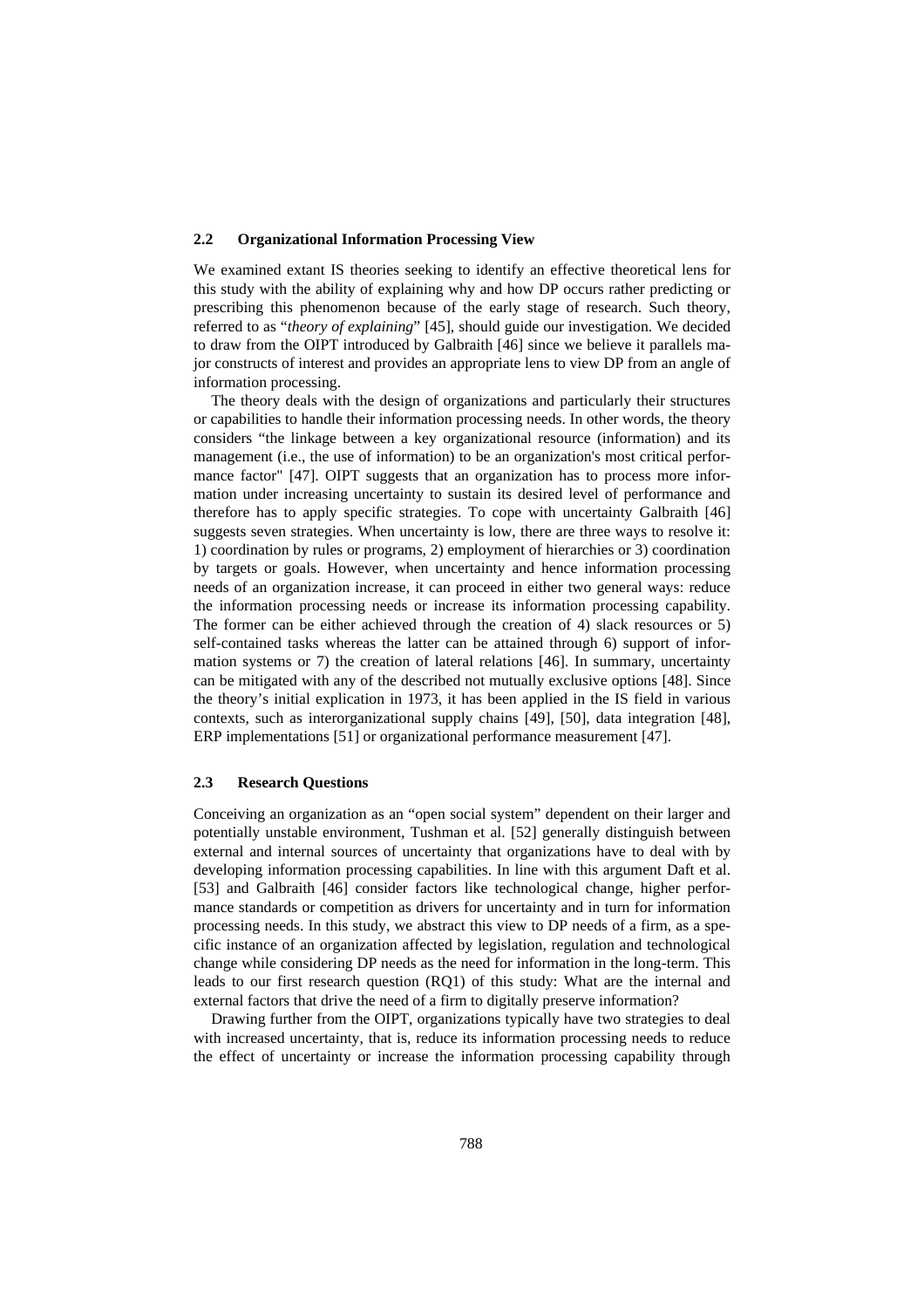structural mechanisms (e.g. adjust the organizational structure) or the implementation of IS. This leads to our second research question (RQ2): What are structural mechanisms and IS which constitute the DP capabilities of a firm?

Further, OIPT claims that aligning information processing needs and information processing capabilities fosters organizational performance [47], [49], [52]. There is a lack of clarity as to what constitutes fit but it can be assumed that the various strategies mentioned in the theory are associated with different amounts of cost and other effects such as division of labor. Thus, deciding upon a strategy will also be a problem of balancing those effects against the firm's objectives aiming to choose a strategy that is least expensive [46], [52]. Galbraith [46] claims that if organizations not consciously match their information processing needs and processing capabilities by choosing one of the aforementioned strategies, the organization's quality standards or desired level of performance is reduced automatically. Transferring this claim to the realm of DP while focusing on the decision making mechanisms, our third and final research question is (RQ3): What decision making mechanisms do firms use to align DP needs and DP capabilities?

# **3 Research Methodology**

Case studies are considered to be a reasonable approach to answer why and how questions and when there is a need for capturing real-world context and richness of a contemporary phenomenon without requiring the control of behavioral events [54]. Since this study sets out to provide a deeper understanding of DP needs (why?), DP capabilities and alignment mechanisms (how?), we decided upon case study research.

Our overall research approach is described in the following sections and serves as our case study protocol [54]. Since knowledge about DP in an for-profit environment is limited the nature of this case study is more exploratory, aiming to establish a foundation for future research by uncovering constructs and formulating propositions [54], [55]. In this vein and compatible with both our research scope and questions, we applied a hybrid approach referred to as "soft positivism" [56] which has been recently used in IS case study research [e.g., 57]. This approach enables us to draw from positivist view [58], [59], assuming DP being relatively stable and objectively existing phenomena while bringing first preconception to data analysis to present factual results. On the other hand and in line with the interpretive perspective [60], [61]; we also allow surfacing other constructs that emerge from the data.

#### **3.1 Unit of Analysis and Case Selection**

The unit of analysis of the present study is the adoption of DP in firms. We selected a multiple-case design to increase evidential significance of our findings and external validity while aiming for replication of results [54], [62]. For site selection we applied a "criterion"/"purposeful random" strategy [55], [63]. We decided to select the sites following Benbasat et al. [58], based on key characteristics of a firm. Based on our prior literature review, we therefore identified three criteria, i.e., industry sector, prof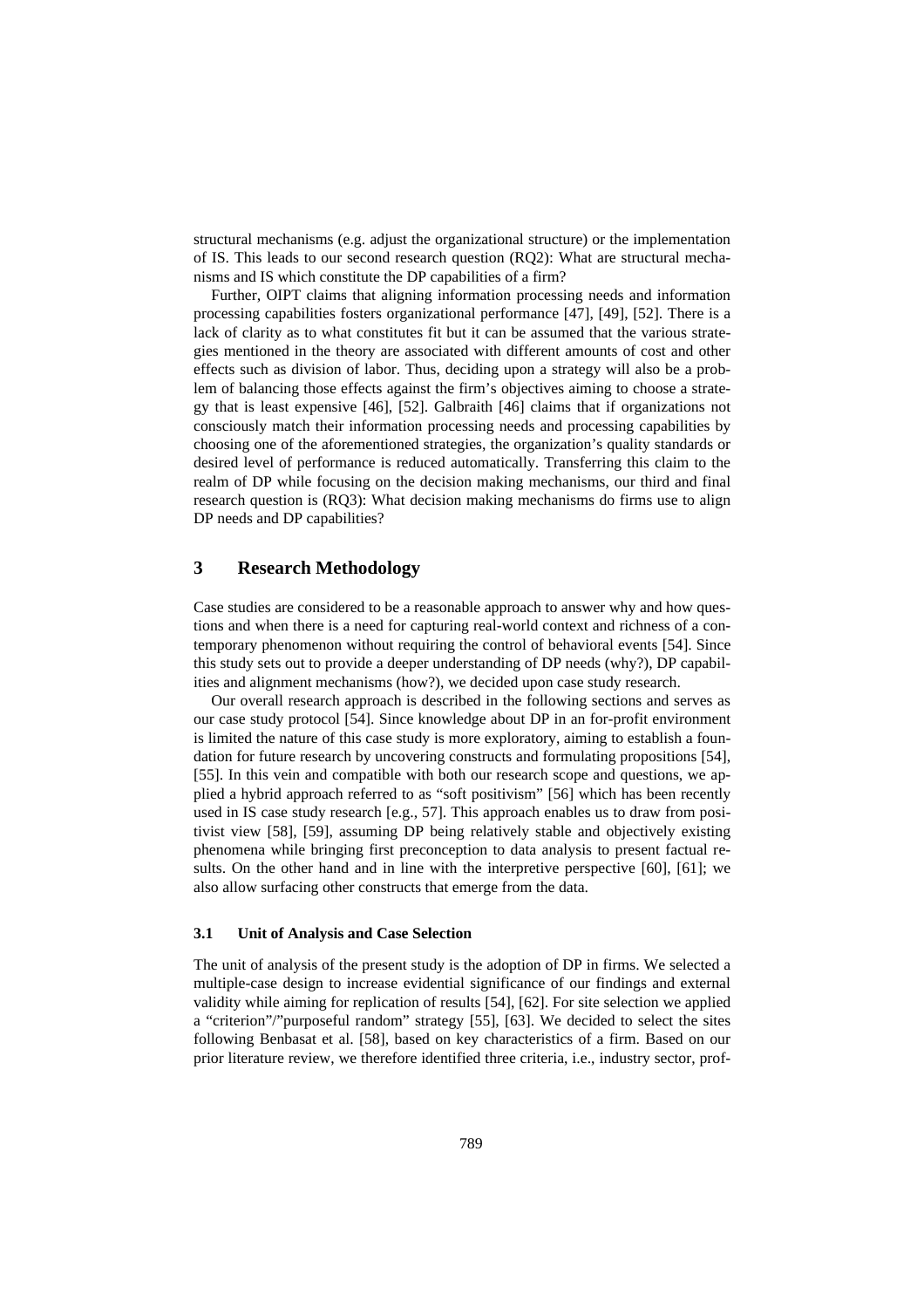it/not-for-profit status and geographic coverage. First, the case organization should either operate in a highly regulated industry sector or at least be affected by the SOX regulation. Second, the organization should have a for-profit status. Third, it should operate in various countries and hence may be affected by several legislations [e.g. 4].

We therefore searched for subject matter experts in the area of DP using social networks for business professionals like LinkedIn. We used the advanced search functionalities of the social network portals and queried for contacts that offered DP experiences/knowledge or were employed in the area of DP. We collected all search results in a list and excluded all contacts affiliated with not-for-profit organizations. We yielded a list of 98 contacts which we prioritized according to the contact's level of experience, job role and geographical distance. Since our literature review particularly indicated DP needs in industry sectors, such as pharmaceuticals, financial services, aviation, and software we further narrowed our list down to those industries which led to a reduction to 14 contacts. Then, we asked all 14 persons for their participation in this case study. We received three declining answers for various reasons (e.g. lack of time/interest or effective non-disclosure agreements) and two positive replies committing to participate in the case study (case A/B) which equals a positive return rate of 14.3%. In all other cases we have not received a reply. To increase the study's external validity, we were aiming for an additional case and hence applied the snowballing strategy [55] by starting to query affiliated partners and thereby eventually identified case C. A summary of the selected cases out of the pharmaceuticals, aviation and software sector along with key company data is provided in table 1.

**Table 1.** Case Selection (All Company Names Are Pseudonyms)

| Case                             | Case A                               | <b>Case B</b>                               | Case C                                |
|----------------------------------|--------------------------------------|---------------------------------------------|---------------------------------------|
| Company<br>(Staff)               | MainCo $(> 15,000)$                  | LifeCo $(>100,000)$                         | SoftCo $(> 50,000)$                   |
| <b>Industry</b><br><b>Sector</b> | Aviation                             | Pharmaceutical                              | Software                              |
| <b>Core Busi-</b><br>ness        | Aircraft maintenance and<br>overhaul | Production of pharmaceuti-<br>cals/vaccines | Development of enterprise<br>software |
| <b>Market</b><br><b>Presence</b> | Operations in 30 countries           | Operations $> 150$ countries                | Operations in $> 50$ countries        |

#### **3.2 Data Collection and Data Analysis**

Prior to data collection, taking place between February and April 2012, we were in contact with the participating informants via e-mail and telephone. We provided them with a PDF-document containing general information regarding the scope of the case study, our initial research questions and the structure of our interview guide indicating the focus of our questions. To increase the study's validity and reliability we follow the recommendations given by Yin [54] who proposes three principles of data collection, namely: 1) use of multiple sources of evidence, 2) creation of a case study database and 3) to maintain the chain of evidence. In line with the first principle, this study uses multiple sources aiming to increase the robustness of our results through triangulation of sources [54], [64]. However, semi-structured interviews provided the primary corpus of data since they are considered appropriate for in-depth exploration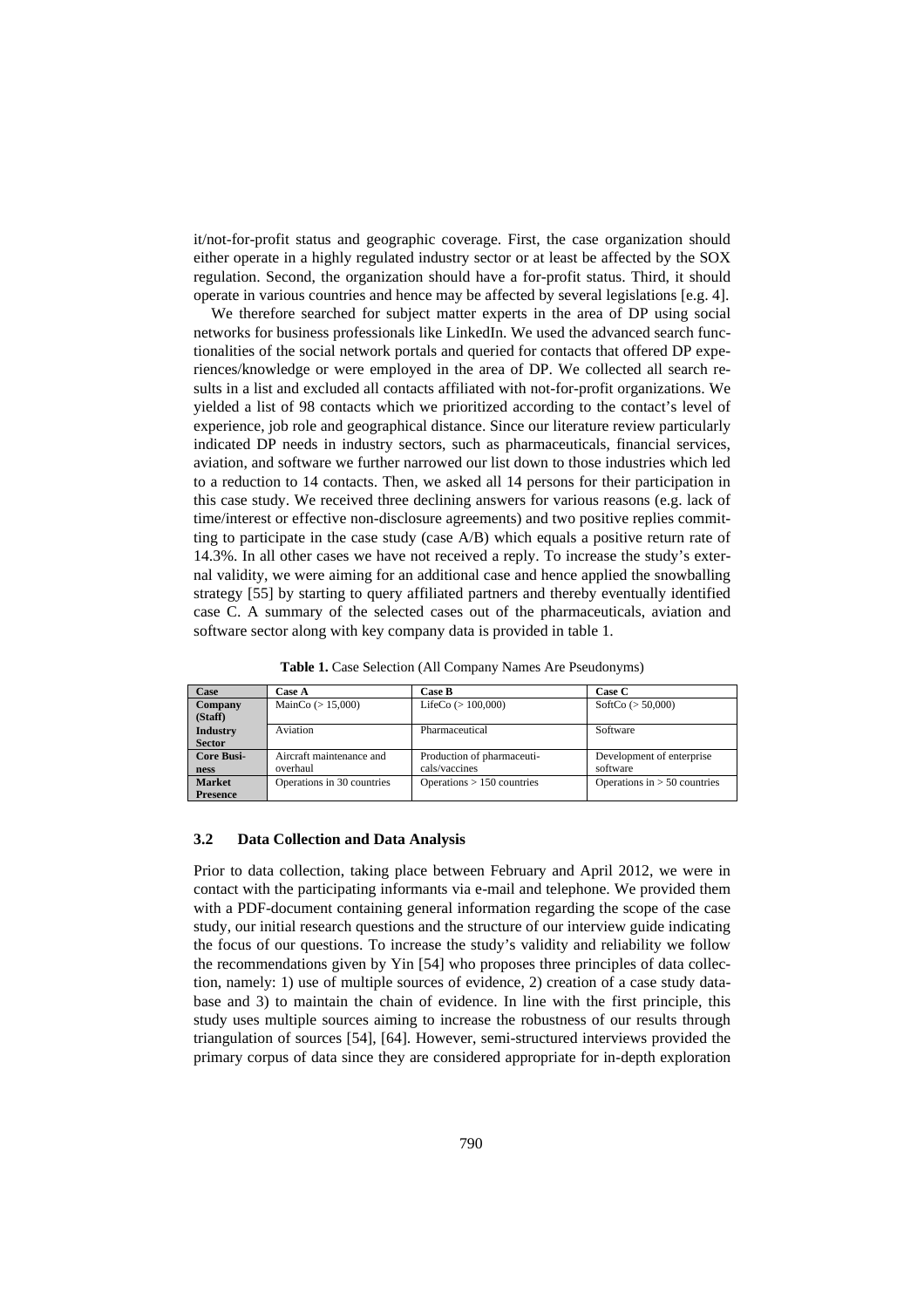and one important source of IS case research [54], [65]. Most interviews were recorded and lasted between 40 and 100 minutes whereas the interview guide was once adjusted by removing a set of questions [62]. We transcribed the interviews within 24 hours after they took place and additionally took field notes [55]. Table 2 illustrates our used sources.

In accordance with the second data collection principle, we created a case study database using NVIVO which allowed us both to centrally store all types of acquired data for subsequent analysis and to separate the raw data form our findings and interpretations of evidence [54], [55]. In order to maintain a chain of evidence (third principle), we provide "thick descriptions", i.e., representative verbatim quotations [59], [65] from the recorded data to link the empirical material with our interpretations. Further, NVIVO allows us to trace forth and back between the raw data and our interpretations, research questions and conclusions to maintain the chain of evidence.

The analysis strategy was designed to respond to our three research questions. In a first step we conducted within-case analysis for each case to get familiar with the data as a "stand-alone entity" [62] followed by a cross-case analysis focusing on the search of cross-case pattern. To this end, we started augmenting the interview transcripts with "reflective remarks" [55]. Next, we commenced open coding whereby statements in the transcripts, secondary data and field notes pertaining to some DP need, DP capability or alignment mechanisms were used to define conceptual labels. Some of the applied labels were provisional and consolidated or renamed later during axial coding where we compared and grouped the codes in an iterative approach to form (sub-)categories [66]. Consistent with our soft-positivist approach, i.e., being open to the softer or interpretivist position, gave us the freedom during coding to inductively develop themes and categories based on the underlying data while purposely framing them into deductively defined categories of DP needs, DP capabilities and alignment mechanisms suggested by the OIPT [57]. Due to space limitations we have to abstain from presenting the results of the within-case analysis in this paper which is, however, a commonly accepted approach in case study research  $[54]$ .<sup>2</sup> We thus present the cross-case analysis in the next section where we compare our findings and present differences/similarities between the cases [58].

| Case/Company           | A/MainCo.                          | <b>B/LifeCo.</b>                      | C/SoftCo.                             |
|------------------------|------------------------------------|---------------------------------------|---------------------------------------|
| <b>Primary sources</b> | on-site interview                  | on-site interview                     | 3 on-site interviews, 2 telephone     |
|                        |                                    |                                       | interviews, 3 informal talks          |
| <b>Key Informants</b>  | <b>Archival Manager</b>            | <b>Information Governance Manager</b> | Archive Administrator, Security       |
|                        |                                    |                                       | Officer, Process Owner, Solution      |
|                        |                                    |                                       | Architect                             |
| <b>Experience of</b>   | 8 years on average                 | 25 years on average                   | 13 years on average                   |
| interviewees           |                                    |                                       |                                       |
| <b>Secondary</b>       | System documentation, architecture | Organizational charts, internal       | Data architecture policy documents,   |
| sources                | diagram, annual report, regulatory | presentations, archival records,      | internal presentations and functional |
|                        | documents                          | regulatory documents                  | design documents                      |

**Table 2.** Data Sources

-

 $2$  A PDF containing the within-case analysis is available at: www.uwi.uos.de/DPWCaseAn.pdf.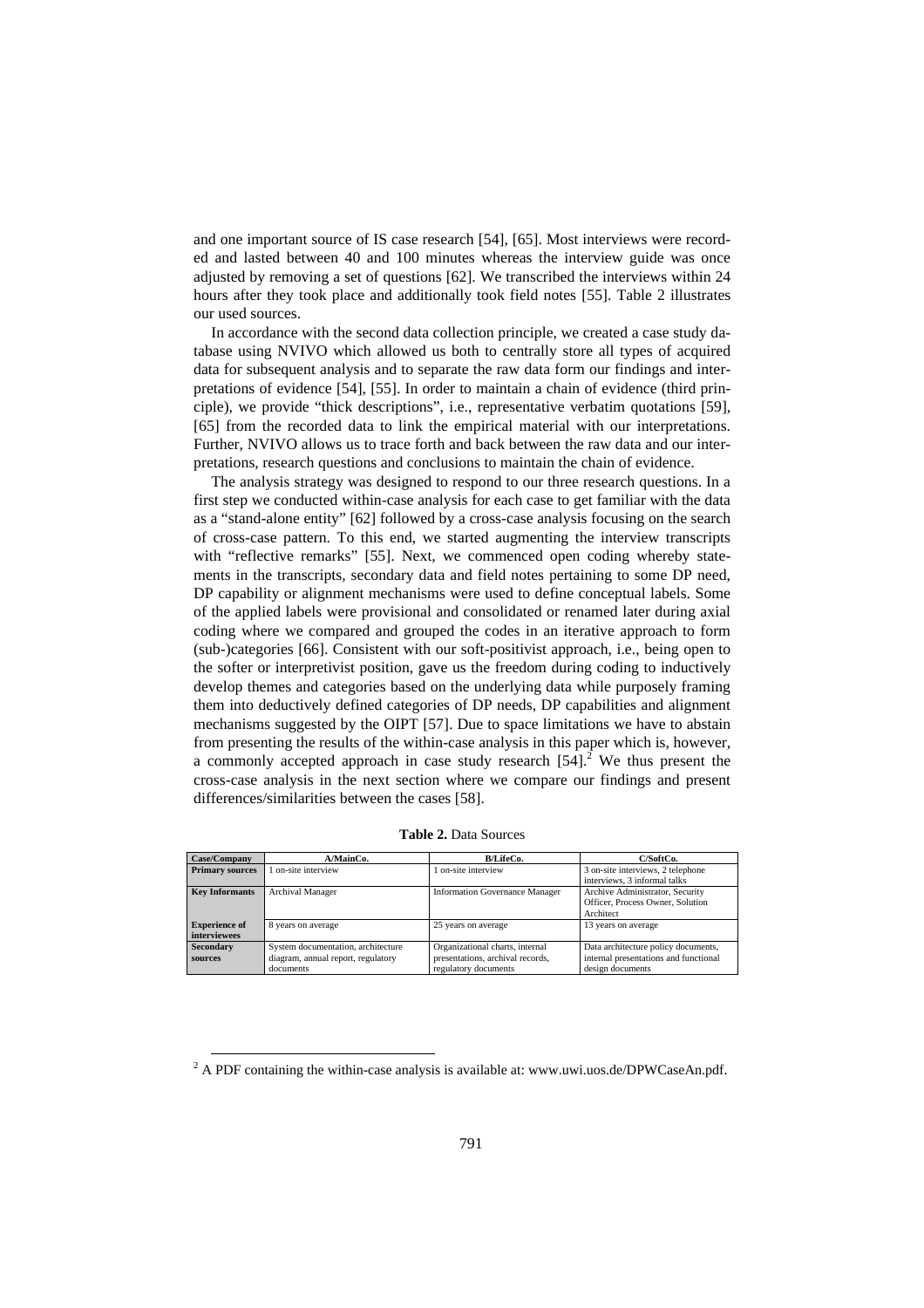# **4 Cross-Case Analysis**

Based on the results of the within-case analysis of the three firms, we present a crosscase analysis along the theory-driven factors of DP needs, DP capabilities and alignment/decision making mechanisms seeking for differences/similarities between the three cases [59], [62]. As stated above, DP needs refer to internal and external factors that drive a firm's need to preserve specific information while DP capabilities represent the employed structures, methods and information systems to manage the needs. Moreover, alignment and decision making mechanisms comprise the applied mechanisms to match a firm's DP needs with the respective DP capabilities.

Table 3 summarizes our findings as a case-ordered meta-matrix [67] and further indicates the convergence ( $H = high$ ,  $M = medium$ ,  $L = low$ ) of the findings, i.e., the degree of similarities between the three cases along the constructs of DP needs, DP capabilities and alignment mechanisms and their inherent key factors. As a result of the within-case and cross-case analysis, we derive six propositions in section five, aiming to explain the observed constructs in the light of the organizational information processing theory.

| struct<br>Сoп-                                             | <b>Key Factors</b>                                             | <b>Evidence from the Cases</b>                                                                           |                                                                                                                             |                                                                                                                               | verge<br>nce<br>Con- |
|------------------------------------------------------------|----------------------------------------------------------------|----------------------------------------------------------------------------------------------------------|-----------------------------------------------------------------------------------------------------------------------------|-------------------------------------------------------------------------------------------------------------------------------|----------------------|
|                                                            |                                                                | $A - MainCo$                                                                                             | <b>B</b> - LifeCo                                                                                                           | C - SoftCo                                                                                                                    |                      |
|                                                            | Legal/regulatory                                               | x                                                                                                        | X                                                                                                                           | x                                                                                                                             | H                    |
| DP Needs                                                   | IP defense                                                     | X                                                                                                        | $\mathbf x$                                                                                                                 | X                                                                                                                             | H                    |
|                                                            | Product liability                                              | $\mathbf{x}$                                                                                             | X                                                                                                                           | $\overline{\phantom{a}}$                                                                                                      | M                    |
|                                                            | Data growth                                                    | $\mathbf{x}$                                                                                             | $\overline{\phantom{a}}$                                                                                                    | $\blacksquare$                                                                                                                | L                    |
|                                                            | Trend analysis                                                 | X                                                                                                        |                                                                                                                             |                                                                                                                               | L                    |
| DP Capabilities<br>Alignment/Decision Making<br>Mechanisms | Number of DP<br>systems                                        | - 4 systems, each for different<br>purposes                                                              | - 1 OAIS compliant system                                                                                                   | - 1 central system                                                                                                            | L                    |
|                                                            | Integration of DP<br>system with<br>business applica-<br>tions | - 1 system directly integrated, 3<br>systems decoupled                                                   | - Not integrated                                                                                                            | - Directly integrated                                                                                                         | L                    |
|                                                            | Strategy to<br>mitigate techno-<br>logical obsoles-<br>cence   | - Reliance on software vendor<br>and file format standards (TIFF,<br>PDF/A)                              | - Reliance on file format stand-<br>ards (TIFF, PDF/A)                                                                      | - Reliance on software vendor<br>and open file format standards<br>(TIFF, PDF/A)<br>- Preserving system core<br>functionality | H                    |
|                                                            | Retention/disposal<br>processes                                | - Semi-automated retention<br>process, disposal partly automat-<br>ed                                    | - Retention schedules defined in<br>application, retention and<br>disposal triggered manually                               | - Automated retention process<br>triggered by business application,<br>no disposal at all                                     | M                    |
|                                                            | Organizational<br>responsibility and<br>structure              | - 2 dedicated departments within<br>IT responsible for DP and<br>providing advisory<br>- 8 -10 employees | - Strategic Information Govern-<br>ance function mandating guiding<br>principles<br>- 33 employees                          | - No dedicated formal unit/role<br>- DP implicitly treated in course<br>of implementation projects                            | L                    |
|                                                            | Definition of<br>decision criteria<br>(what to pre-<br>serve?) | - No formal/documented<br>procedure or decision criteria<br>- Tendency to hoard information              | - Formal process, questionnaire<br>to be filled to justify need<br>- Tendency to drop DP in favor<br>of less costs          | - No formal/ documented<br>procedure<br>- Tendency to hoard information                                                       | L                    |
|                                                            | Policies                                                       | - No documented retention and<br>disposal policy                                                         | - Global retention and disposal<br>policy<br>- Taxonomy classifying infor-<br>mation according to le-<br>gal/business needs | - No documented retention and<br>disposal policy<br>- Determination of retention<br>period by rule of thumb                   | M                    |
|                                                            | Distribution of<br>costs for DP                                | ÷                                                                                                        | - Based on a charge out model<br>costs are distributed across<br>departments                                                | - Based on a charge out model<br>costs are distributed across<br>departments                                                  | M                    |

**Table 3.** DP Needs, Capabilities and Alignment/Decision Making Mechanisms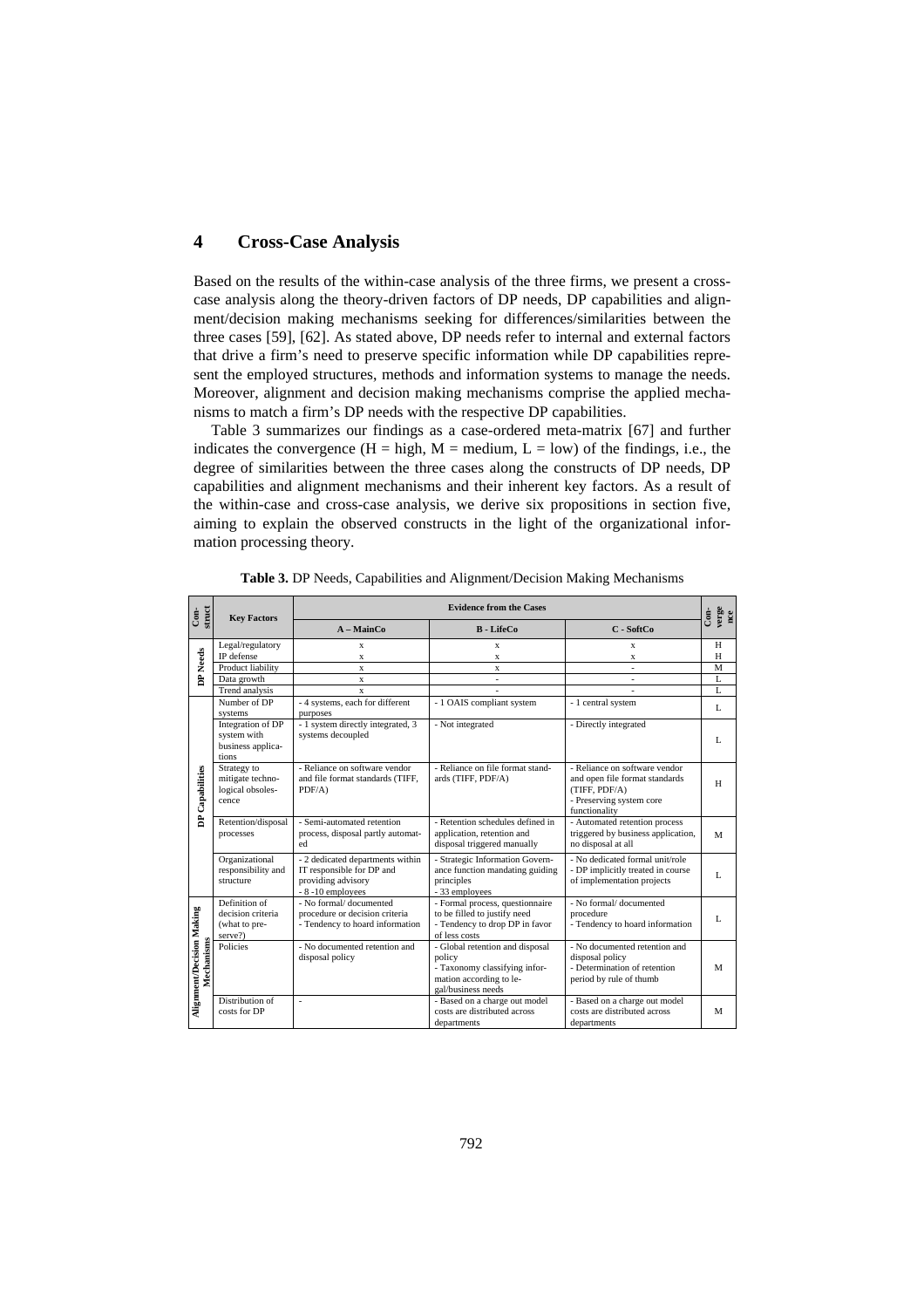# **5 Interpretation**

Interpreting the findings from the cross-case analysis and responding to our research questions in line with the principles of conducting IS case studies [55], [58], [62], we suggest a set of propositions in table 4. Propositions are only suggested where we could either literally replicate results, i.e., find at least two cases providing evidence for a particular observation or where we could theoretically replicate, i.e. find contrasting results that could be predicted or explained by literature [54]. We derive our propositions subsequently following the theoretical constructs of DP needs, DP capabilities and alignment mechanisms.

With regards to the first question of DP needs, our findings suggest that DP is rather driven by external factors such as regulatory mandates while a few subordinate factors like IP protection or protection against product liability litigations could also be found. Those findings are also supported by extant research [4], [31], [43] and in turn lead to the propositions P1 and P2.

Our findings indicate less congruence in the characteristics of the factors comprising DP capabilities. In the light of a relatively high degree of similarity with regards to DP needs this might indicate their contingency on both external and internal factors such as the company size/industry sector or the firm's IT strategy which is supported by existing research [14], [31]. Moreover, we can observe different organizational design decisions taken by the three firms ranging from no formal assignment of responsibility in less regulated environments (case C) to the installation of a crossfunctional globally acting department (case B) in more regulated industry sectors, which indicates a particular factor of contingency. Taking the above into account and assuming that firms cannot influence the legal/regulatory mandates leads to proposition P3/P4.

In cases A/C we could not identify any formal or documented decision making procedure allowing the firms to consciously and rigorously determine what information to preserve if the information are not subject to legal or regulatory obligations. In both cases, informants report of a tendency of organizational information hoarding, which might appear paradox at first sight. But interestingly this observation corresponds to a behavioral pattern being studied in the arena of psychology referred to as *Compulsive Hoarding* defined as the "acquisition of, and failure to discard, large numbers of possessions that have little use or value" [68]. In psychological context, hoarding is thought to derive security from collecting and saving objects allowing individuals to avoid making decisions about what to discard and therewith bypass unpleasant situations such as making mistakes. An indication for this behavior could be found in the cases A/C. For instance, a process owner of SoftCo states *"we are information messies [...] there is a culture of just keeping everything to play safe and avoid mistakes as there might be a situation where information is needed again."*

Further, the lacking *"ability to distinguish trash from treasure"* and a deficit in the categorization and organization of information are considered causes of hoarding [69]. This lacking ability might also be transferred as to a lacking existence of polices or taxonomies supporting the classification of information. Looking at the alignment mechanisms in the light of *Compulsive Hoarding*, case B also contrasts with cases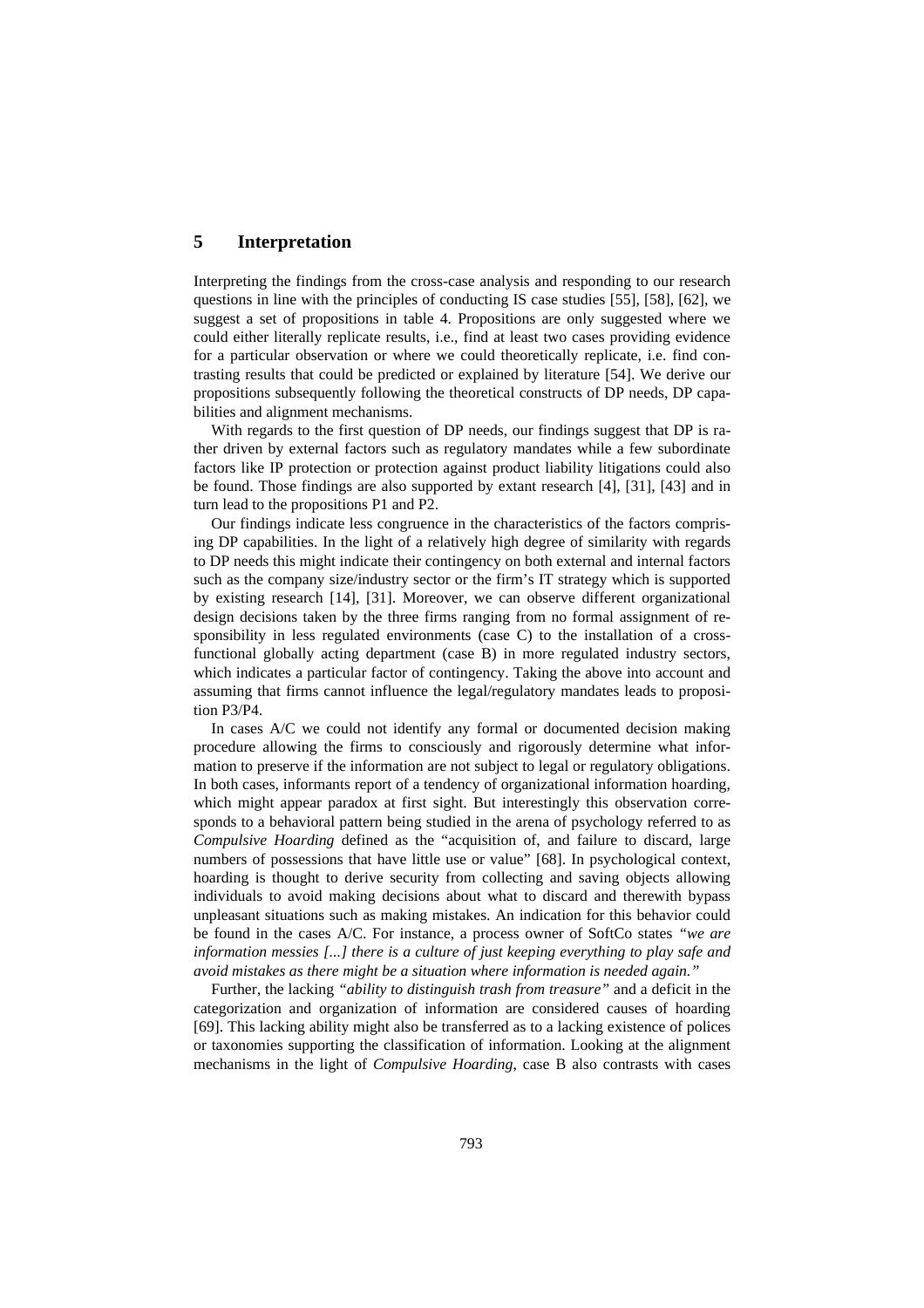A/C. We find case B having at least a semi-formal decision making process and classification taxonomy in place while cases A/C indicate a lack of any formalized approach. In case B, DP is being treated restrictive in favor of fewer costs while accepting the risk of not having information accessible in future. That being said, we finally suggest propositions P5 and P6.

|                | <b>Proposition</b>                                                                                                                                                        | Case       | <b>OIPT</b> Construct                          | <b>Related OIPT Support [46]</b>                                                                                                                                                                   |
|----------------|---------------------------------------------------------------------------------------------------------------------------------------------------------------------------|------------|------------------------------------------------|----------------------------------------------------------------------------------------------------------------------------------------------------------------------------------------------------|
| P <sub>1</sub> | DP needs in a firm are driven by regulatory and<br>legislative mandates.                                                                                                  | A, B,<br>C | DP needs                                       | Firms are dependent on their larger environ-<br>ment and therewith dependent on effective<br>regulation and legislation.                                                                           |
| P <sub>2</sub> | Where no regulation or legislation governs the<br>preservation of information, a firm's DP needs<br>are driven by the objective of protecting its<br>rights or interests. | A.B.<br>C  | DP needs                                       | Filed lawsuits against firms can be conceived<br>as a factor of uncertainty driving the need for<br>information in the long-term.                                                                  |
| P <sub>3</sub> | The effective design of DP capabilities of a firm<br>is contingent on external and internal factors.                                                                      | A.B.<br>C  | DP capabilities                                | The design of the organizational strategy is                                                                                                                                                       |
| <b>P4</b>      | The greater the effective regulatory/legislative<br>retention requirements, the greater the degree of<br>formalization of DP responsibilities.                            | A, B       | DP capabilities                                | dependent on the environmental context of the<br>organization.                                                                                                                                     |
| <b>P5</b>      | Firms that do not consciously decide whether to<br>preserve specific information, tend to hoard<br>information and hence increase cost.                                   | A, C       | Alignment/Decision<br><b>Making Mechanisms</b> | If an organization does not consciously choose<br>one design strategy, the creation of slack<br>resources associated with additional costs will                                                    |
| <b>P6</b>      | Firms that do consciously determine what to<br>preserve, tend to dispose of information and<br>hence reduce DP cost.                                                      | B          | Alignment/Decision<br><b>Making Mechanisms</b> | happen automatically. Each organizational<br>strategy is associated with different effects and<br>costs while the creation of slack resources is<br>considered additional cost to an organization. |

**Table 4.** Propositions Explaining DP Needs, DP Capabilities and Alignment Mechanisms

## **6 Conclusions**

### **6.1 Implications for Scientific Community and Practice**

We set out to explore DP in a firm and provide a deeper understanding of DP needs (RQ 1), DP capabilities (RQ 2) and the alignment mechanisms of needs and capabilities firms use (RQ 3). As a result of this study, we see several implications significant for both research and practice.

First, our article fills a research gap in that it contributes first empirical evidence of DP needs, capabilities and alignment mechanism of a firm by adopting Galbraith's (1973) information processing theory. Second, our study extends research on the OIPT to a new topic in IS, namely DP, conceived as a need for information processing in the distant future subject to technological and organizational uncertainty. The study shows that the OIPT also provides an appropriate lens to explain DP needs, capabilities and alignment mechanism. Moreover, the findings suggest that firms not solely emphasize a need for DP but also the importance of conscious information disposal in the same breath, which contrasts pertinent DP literature being focused on the concern of permanent/infinite preservation. We uncovered important DP capabilities adopted by firms such as different types of retention and disposal processes as well as strategies to mitigate technological obsolescence in conjunction with diverse configurations of DP solutions. However, the organizational configuration of DP capabilities varies which suggests contingencies on other factors.

Third, our study contributes to a current stream of research engaged on the alignment between DP and organizational goals by uncovering alignment and decision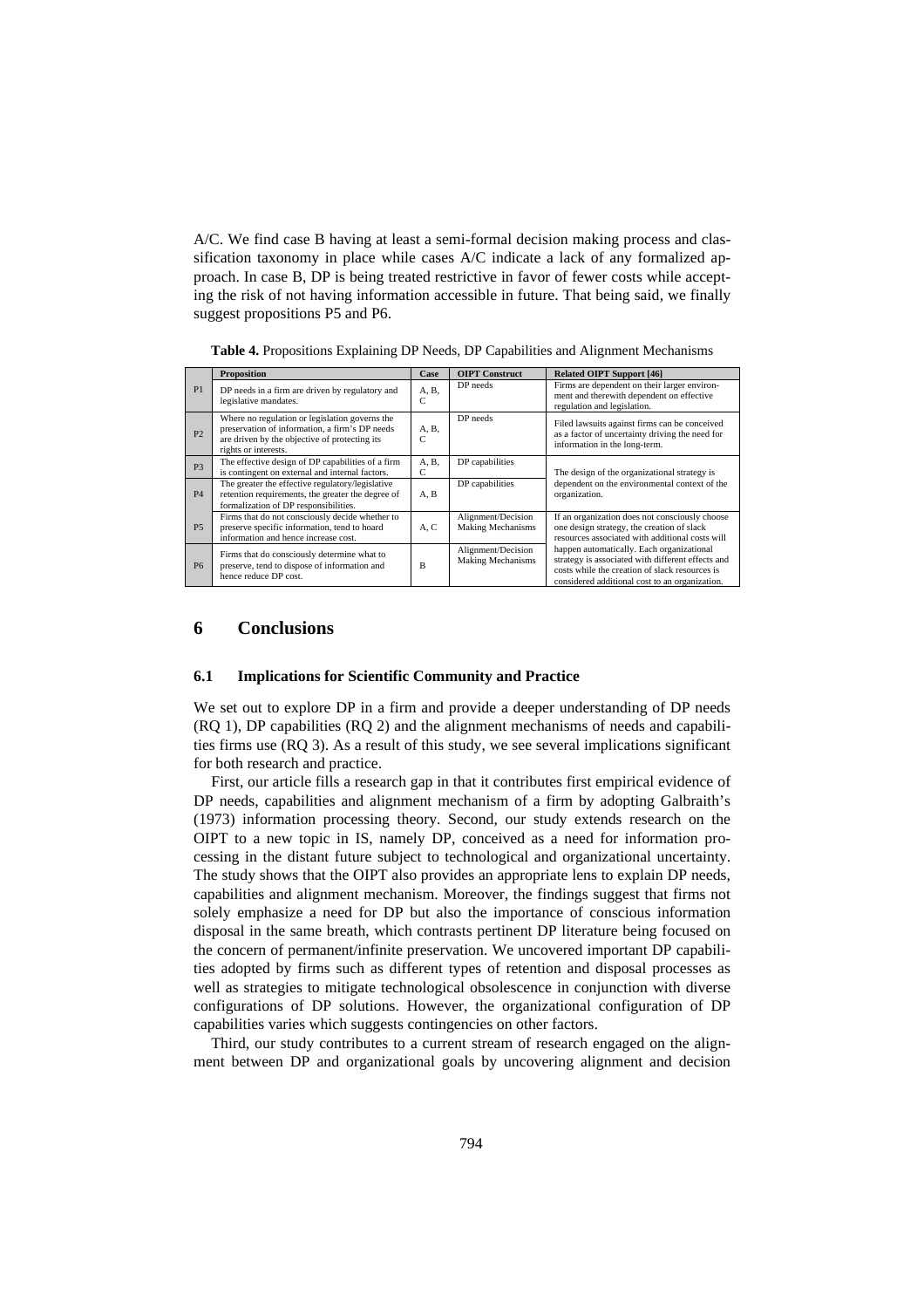making mechanisms utilized in firms today. While prior research has raised the issue of lacking alignment between DP and organizational goals [31] as well as lacking economic DP decision making models, it focused on the examination as to the questions of how [20], [28] rather than what/why (to preserve?). However, following the empirical insights from our case study, the questions of what and why seem to be an important aspect in a for-profit organization since DP decisions need to be economically rationalized. While decision making mechanisms and decision criteria provide an organization with the ability to separate the wheat from the chaff, i.e., consciously decide what information to keep or to dispose of respectively, this seems to be not an easy task. However, it might be a mistake to leave DP and information disposal to chance as this leads to an ever growing amount of (potentially useless) information associated with increasing information management costs and complexity.

Finally, we believe that our contribution should be of interest to practitioners in firms that are directly involved in managing DP or having DP needs since they are being faced with either providing DP capabilities at reasonable costs or required to rationally justify their need for DP while taking organizational goals and constraints into account. Our findings indicate that formal decision making procedures or taxonomies seem to be an adequate initial step when geared towards the classification of information with regards to their need for long-term availability.

#### **6.2 Limitations and Future Research**

The findings of this study should be viewed in the light of its limitations which at the same time indicate directions for future research. First, this paper is based on just three case studies due to the site access restrictions we had to face. We employed a multiple-case design and decided to select three firms from three different industries as our literature review indicated DP needs particularly in the selected industry sectors. Although we gained a rich set of data reaching theoretical saturation [55], [62], this diversification on three different industries might be considered a limitation. Nevertheless, this points towards a starting point for future work, e.g., an analysis of firms within the same industry to subsequently compare DP strategies among them.

A second limitation originates from the fact that we relied on interviews as our primary source of evidence, which poses common problems associated with interviews such as errors in recall, ambiguity of language, lack of trust and interviewee's as well as interviewer's bias [54], [70]. Due to the different roles of our key informants within the three cases, one should especially note the issue of interviewee's bias. Although we tried to encounter this effect by additionally employing secondary data sources, the different levels of experience, job roles and individual objectives of our key informants may influence their perception of DP and as a consequence our interview data. A third limitation of this study is associated with the selected research method. There is a frequent criticism of generalizability (external validity) of the findings which might be limited though it should be acknowledged that case study research is not considered sampling research and that statistical generalizability is considered an inappropriate measure of a case study's quality [54]. However, following the process of generalizing "from empirical statements (as inputs to generalizing) to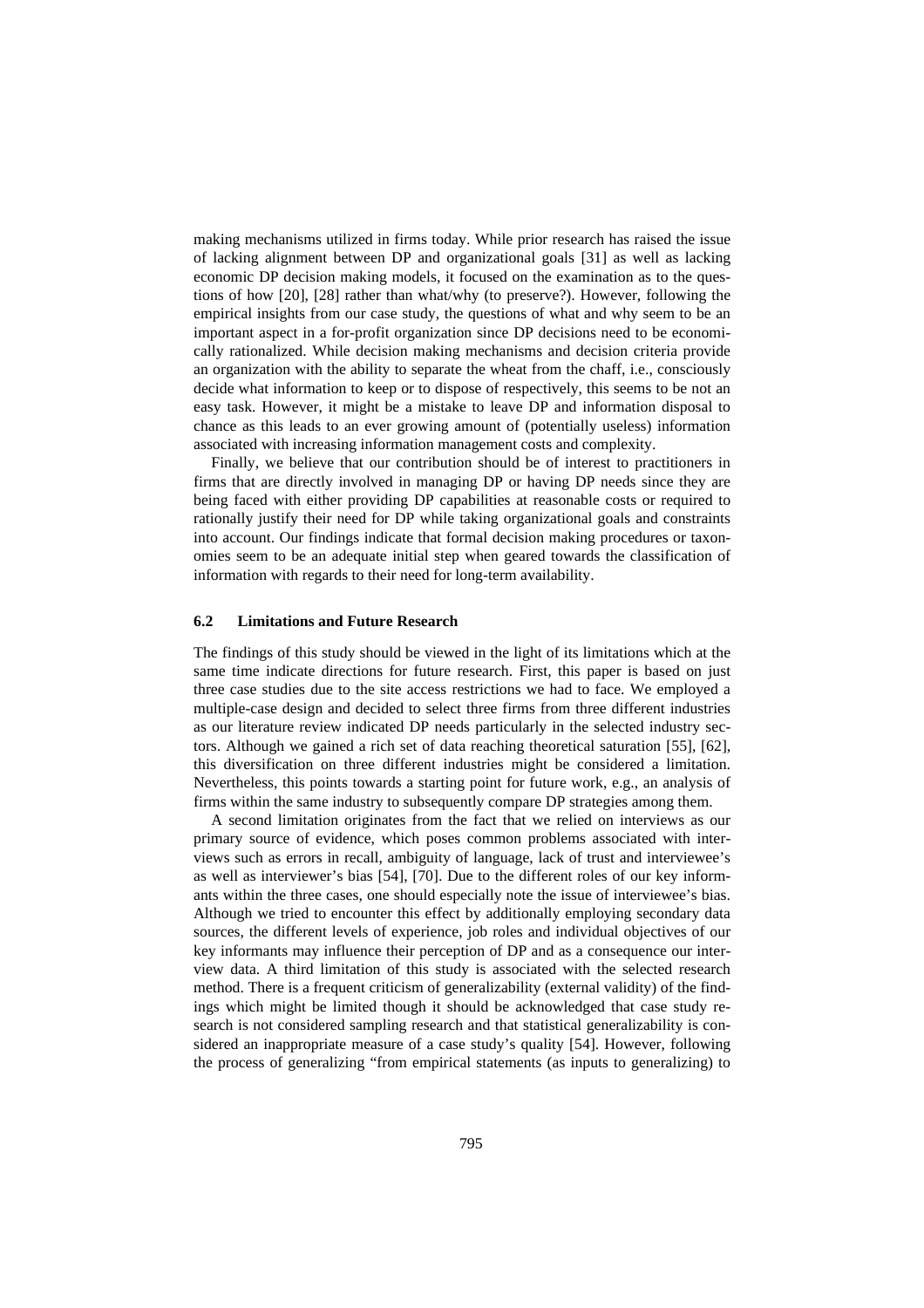theoretical statements (as outputs of generalizing)" [71], we believe that our findings can be generalized beyond the three firms since we could find stable elements across all three cases that are also corroborated by extant research.

As such, this limitation offers another opportunity for future research that could proceed by statistically validating the presented findings and propositions by means of large-scale quantitative studies. This can provide a better understanding of the relationships between the various constructs while further case studies could be conducted to uncover the contingency factors our results suggest.

# **References**

- 1. Tallon, P.P.: Understanding the Dynamics of Information Management Costs. Communications of the ACM 53, 121-125 (2010)
- 2. Rosenthal, D.S.H.: Keeping Bits Safe: How Hard Can It Be? Communications of the ACM 53, 47-55 (2010)
- 3. SEC: 17 CFR Part 210 Final Rule: Retention of Records Relevant to Audits and Reviews. U.S. Securities and Exchange Commission (2003)
- 4. Berman, F.: Got Data?: A Guide to Data Preservation in the Information Age. Communications of the ACM 51, 50-56 (2008)
- 5. Rabinovici-Cohen, S., Baker, M.G., Cummings, R., Fineberg, S., Marberg, J.: Towards SIRF: Self-Contained Information Retention Format. In: 4<sup>th</sup> Annual International Conference on Systems and Storage (SYSTOR '11), pp. 1-10. ACM (2011)
- 6. CCSDS: Reference Model for an Open Archival Information System (OAIS), Blue Book. Consultative Committee for Space Data Systems (2002)
- 7. Volonino, D.L., Sipior, J.C., Ward, B.T.: Managing the Lifecycle of Electronically Stored Information. Information Systems Management 24, 231-238 (2007)
- 8. Factor, M., Naor, D., Rabinovici-Cohen, S., Ramati, L., Reshef, P., Satran, J.: The Need for Preservation Aware Storage: A Position Paper. ACM SIGOPS Operating Systems Review 41, 19-23 (2007)
- 9. Becker, C., Rauber, A., Heydegger, V., Schnasse, J., Thaller, M.: A Generic XML Language for Characterising Objects to Support Digital Preservation. In: ACM Symposium on Applied Computing 2008 (SAC '08), pp. 402-406. ACM (2008)
- 10. Chen, S.-S.: The Paradox of Digital Preservation. Computer 34, 24-28 (2001)
- 11. Rusbridge, C., Burnhill, P., Ross, S., Buneman, P., Giaretta, D., Lyon, L., Atkinson, M.: The Digital Curation Centre: A Vision for Digital Curation. In: IEEE I nternational Symposium on Mass Storage Systems and Technology 2005, pp. 31-41. IEEE (2005)
- 12. Regli, W.C., Grauer, M., Kopena, J.B.: A Framework for Preservable Geometry-Centric Artifacts. In: SIAM/ACM Joint Conference on Geometric and Physical Modeling 2009 (SPM '09), pp. 67-78. ACM (2009)
- 13. NSB: Long-Lived Digital Data Collections: Enabling Research and Education in the 21st Century. National Science Board (2005)
- 14. Barateiro, J., Antunes, G., Freitas, F., Borbinha, J.: Designing Digital Preservation Solutions: A Risk Management-Based Approach. International Journal of Digital Curation 5, 4-17 (2010)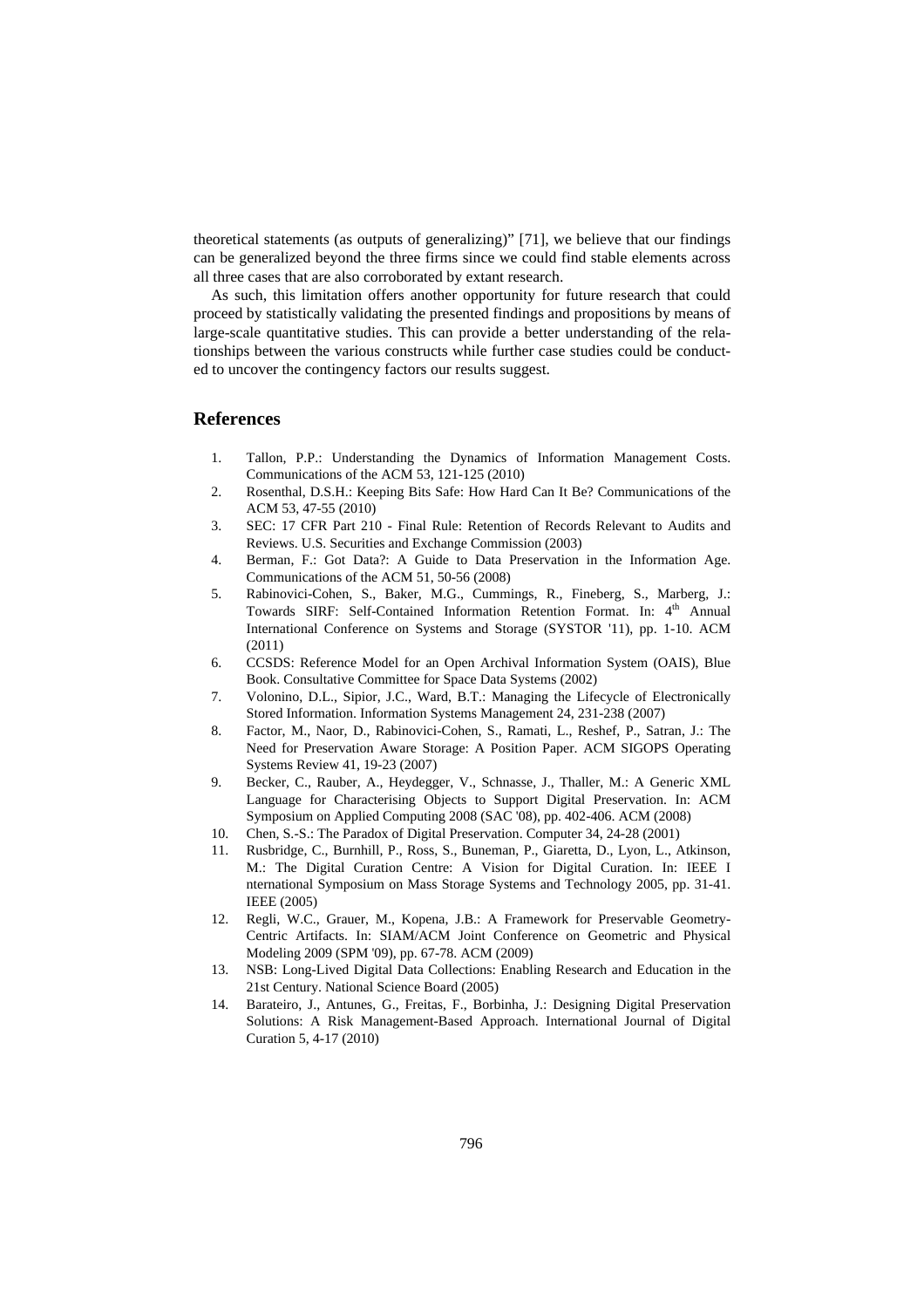- 15. Storer, M.W., Greenan, K., Miller, E.L.: Long-Term Threats to Secure Archives. In: 2nd Workshop on Storage Security and Survivability, pp. 9-16. ACM (2006)
- 16. Lee, K.H., Slattery, O., Lu, R., Tang, X., McCrary, V.: The State of the Art and Practice in Digital Preservation. Journal Of Research Of The National Institute Of Standards And Technology 107, 93-106 (2002)
- 17. Levy, D.M.: Heroic Measures: Reflections on the Possibility and Purpose of Digital Preservation. In: 3<sup>rd</sup> ACM Conference on Digital Libraries (DL '98), pp. 152-161. ACM (1998)
- 18. Muir, A.: Legal Deposit and Preservation of Digital Publications: A Review of Research and Development Activity. Journal of Documentation 57, 652-682 (2001)
- 19. Lorie, R.A.: A Methodology and System for Preserving Digital Data. In: 2nd ACM/IEEE-CS Joint Conference on Digital Libraries (JCDL '02), pp. 312-319. ACM (2002)
- 20. Antunes, G., Barateiro, J., Cabral, M., Borbinha, J., Rodrigues, R.: Preserving Digital Data in Heterogeneous Environments. In: 9<sup>th</sup> ACM/IEEE-CS Joint Conference on Digital Libraries (JCDL '09), pp. 345-348. ACM (2009)
- 21. Ma, N., Li, C., Jiang, A., Xing, C.: Design and Implementation of Open Source Based Digital Preservation Experimental Platform (THDP). In: 9<sup>th</sup> International Conference for Young Computer Scientists 2008 (ICYCS 2008), pp. 959-964. (2008)
- 22. Schmidt, R., Sadilek, C., King, R.: A Service for Data-Intensive Computations on Virtual Clusters. In: First International Conference on Intensive Applications and Services 2009 (INTENSIVE '09), pp. 28-33. IEEE (2009)
- 23. Gladney, H.M.: Trustworthy 100-Year Digital Objects: Evidence After Every Witness is Dead. ACM Transactions on Information Systems 22, 406-436 (2004)
- 24. Ferreira, M., Baptista, A.A., Ramalho, J.C.: An Intelligent Decision Support System for Digital Preservation. International Journal on Digital Libraries 6, 295-304 (2007)
- 25. Becker, C., Kulovits, H., Rauber, A., Hofman, H.: Plato: A Service Oriented Decision Support System for Preservation Planning. In: 8th ACM/IEEE-CS Joint Conference on Digital Libraries (JCDL '08), pp. 367-370. ACM (2008)
- 26. Rechert, K., von Suchodoletz, D., Welte, R.: Emulation Based Services in Digital Preservation. In: 10<sup>th</sup> Annual Joint Conference on Digital Libraries (JCDL '10), pp. 365-368. ACM (2010)
- 27. Nguyen, Q.L., Lake, A., Huber, M.: Content Server Architecture Pattern for Evolvability and Scalability. In: 5<sup>th</sup> International Conference on Software Engineering Advances 2010 (ICSEA), pp. 149-154. IEEE (2010)
- 28. Becker, C., Rauber, A.: Preservation Decisions: Terms and Conditions Apply. In: 11<sup>th</sup> Annual International ACM/IEEE Joint Conference on Digital Libraries (JCDL '11), pp. 67-76. ACM (2011)
- 29. Eastwood, T.: Appraising Digital Records for Long-Term Preservation. Data Science Journal 3, 202-208 (2004)
- 30. Antunes, G., Barateiro, J., Becker, C., Borbinha, J., Vieira, R.: Modeling Contextual Concerns in Enterprise Architecture. In: 15<sup>th</sup> International Enterprise Distributed Object Computing Conference Workshops (EDOCW 2011), pp. 3-10. IEEE (2011)
- 31. Becker, C., Barateiro, J., Antunes, G., Borbinha, J., Vieira, R.: On the Relevance of Enterprise Architecture and IT Governance for Digital Preservation Electronic Government. In: Janssen, M., Scholl, H., Wimmer, M., Tan, Y.-H. (eds.): Vol. 6846, pp. 332-344. Springer, Berlin/Heidelberg (2011)
- 32. vom Brocke, J., Seidel, S., Simons, A.: Bridging the Gap Between Enterprise Content Management and Creativity: A Research Framework. In: Proceedings of the 43<sup>rd</sup>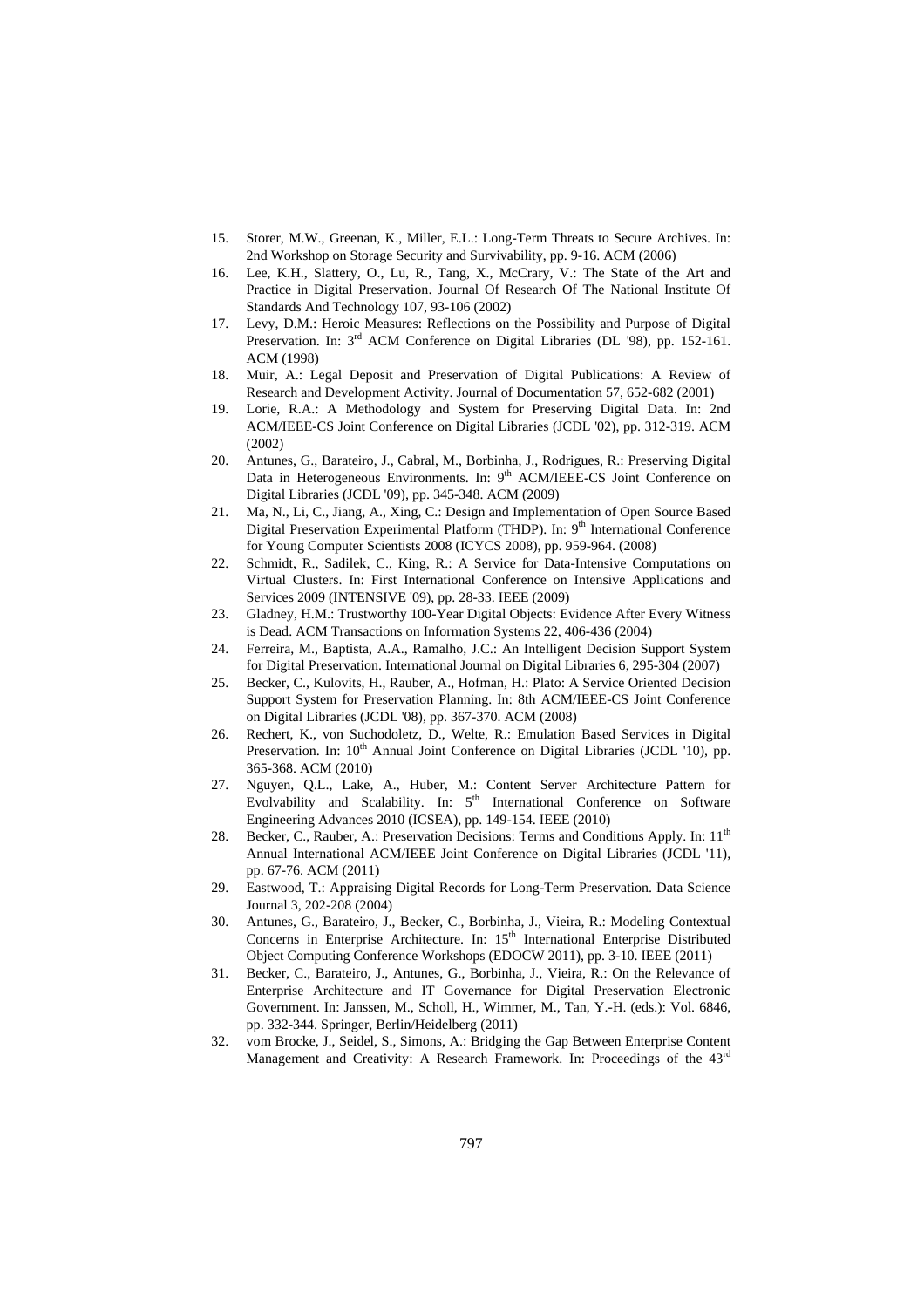Hawaii International Conference on System Sciences HICSS 2010, pp. 1-10. IEEE (2010)

- 33. Sprague Jr, R.H.: Electronic Document Management: Challenges and Opportunities f or Information Systems Managers. MIS Quarterly 19, 29-49 (1995)
- 34. Munkvold, B.E., Päivärinta, T., Kristine, A.: Contemporary Issues of Enterprise Content Management. Scandinavian Journal of Information Systems 18, 69-100 (2006)
- 35. vom Brocke, J., Derungs, R., Herbst, A., Novotny, S., Simons, A.: The Drivers Behind Enterprise Content Management: A Process-Oriented Perspective. In: ECIS 2011 Proceedings. (2011)
- 36. Grahlmann, K., Hilhorst, C., van Amerongen, S., Helms, R., Brinkkemper, S.: Impacts of Implementing Enterprise Content Management Systems. In: ECIS 2010 Proceedings. (2010)
- 37. vom Brocke, J., Simons, A., Cleven, A.: Towards a Business Process-Oriented Approach to Enterprise Content Management: The ECM-Blueprinting Framework. Information Systems and E-Business Management 9, 475-496 (2011)
- 38. Zardini, A., Mola, L., vom Brocke, J., Rossignoli, C.: The Shadow of ECM: The Hidden Side of Decision Processes. In: Proceedings of the 2010 Conference on Bridging the Socio-technical Gap in Decision Support Systems: Challenges for the Next Decade, pp. 3-12. IOS Press (2010)
- 39. Wiltzius, L., Simons, A., Seidel, S.: A Study on the Acceptance of ECM Systems. In: Wirtschaftsinformatik Proceedings 2011. (2011)
- 40. Nordheim, S., Paivarinta, T.: Customization of Enterprise Content Management Systems: An Exploratory Case Study. In: Proceedings of the 37th Annual Hawaii International Conference on System Sciences HICSS. IEEE (2004)
- 41. O'Callaghan, R., Smits, M.: A Strategy Development Process for Enterprise Content Management. In: ECIS 2005 Proceedings. (2005)
- 42. Grahlmann, K., Helms, R.W., Hilhorst, C., Brinkkemper, S., van Amerongen, S.: Reviewing Enterprise Content Management: A Functional Framework. European Journal of Information Systems 21, 268-286 (2012)
- 43. Tallon, P.P., Scannell, R.: Information Life Cycle Management. Communications of the ACM 50, 65-69 (2007)
- 44. Khatri, V., Brown, C.V.: Designing Data Governance. Communications of the ACM 53, 148-152 (2010)
- 45. Gregor, S.: The Nature of Theory in Information Systems. MIS Quarterly 30, 611-642 (2006)
- 46. Galbraith, J.R.: Designing Complex Organizations. Addison-Wesley Publishing (1973)
- 47. Fairbank, J.F., Labianca, G.J., Steensma, H.K., Metters, R.: Information Processing Design Choices, Strategy, and Risk Management Performance. Journal of Management Information Systems 23, 293-319 (2006)
- 48. Goodhue, D.L., Wybo, M.D., Kirsch, L.J.: The Impact of Data Integration on the Costs and Benefits of Information Systems. MIS Quarterly 16, 293-311 (1992)
- 49. Premkumar, G., Ramamurthy, K., Saunders, C.S.: Information Processing View of Organizations: An Exploratory Examination of Fit in the Context of Interorganizational Relationships. Journal of Management Information Systems 22, 257-294 (2005)